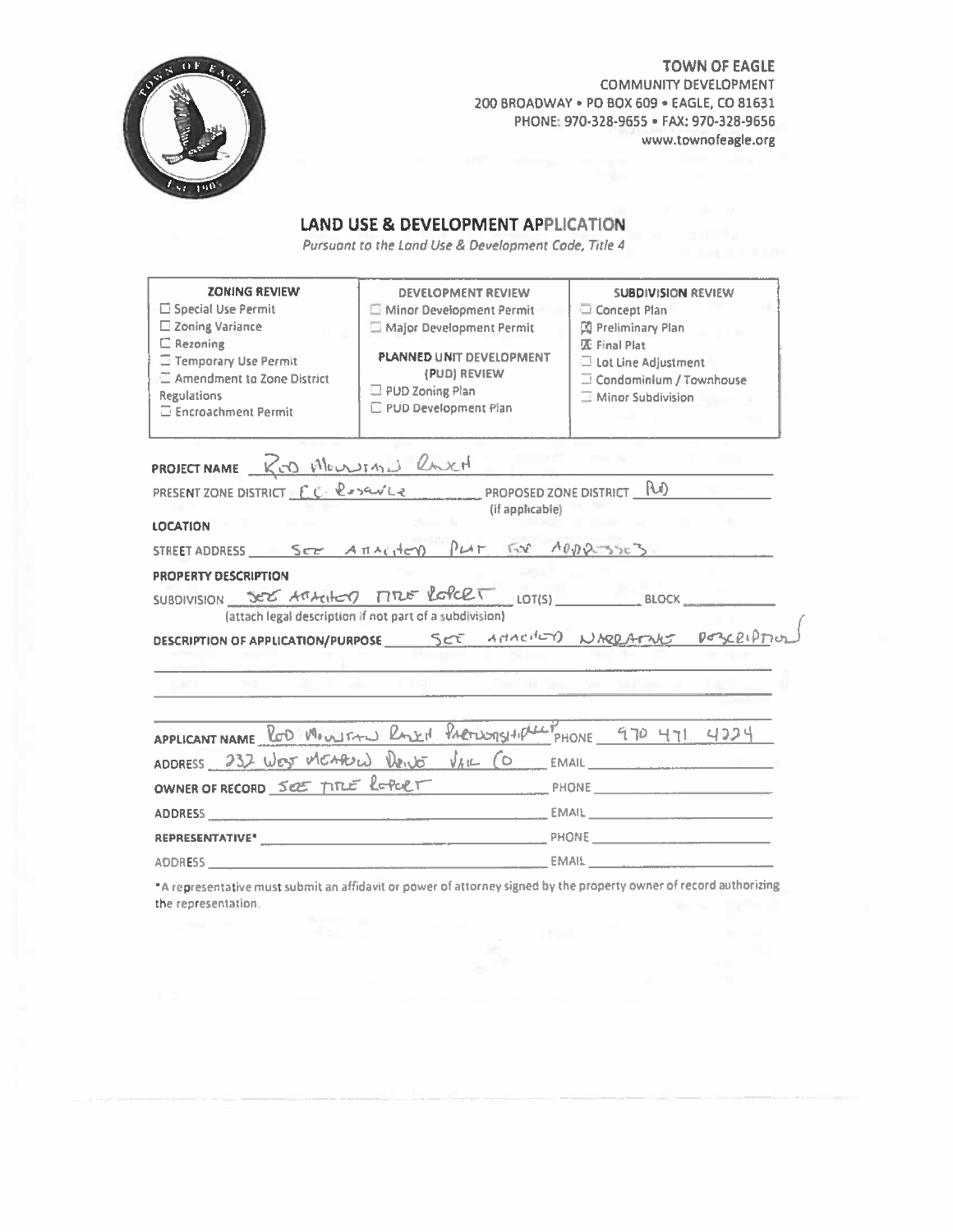### **APPLICATION SUBMITTAL ITEMS:**

The following submittal materials must be submitted in full before the application will be deemed complete (please check all items that are being submitted):

<sup>1</sup> Applicable fees and deposits.

Project Narrative, describing the project, its compliance with any applicable review criteria, any impacts to the surrounding area, and any other relevant information.

 $\mathbb Z$  Surrounding and interested Property Ownership Report (see project specific checklist for more information),

of Proof of Ownership (ownership & encumbrance report) for subject property.

 $\mathbb Z$  Site Plan, drawn to scale and depicting the locations and boundaries of existing and proposed lots and structures.

Project specific checklist.

#### **FEES AND DEPOSITS:**

See Eagle Municipal Code Section 4.03.080

- 1. Application fees shall be paid in full at the time of the filing of the application and unless paid, the application shall not be deemed complete. All fees are nonrefundable.
- 2. As described in Eagle Municipal Code § 4.03.080, third-party consultants may be necessary for the review and processing of applications. These costs ("pass-through costs") must be paid by the applicant. If passthrough costs are expected, the applicant must pay a deposit at the time the application is filed. If at any time the deposit does not fully cover the pass-through costs, the applicant must pay another subsequent deposit before the Town will continue processing the application.
- 3. The Town may withhold the recording of any Subdivision Final Plat or Development Plan or the signing of any Resolution or Ordinance until all pass-through fees are paid in full.
- 4. Within 30 days of approval or denial of an application, any remaining deposit shall be returned to the applicant. If an application is withdrawn, any remaining deposit shall be returned to the applicant within 60 days.

I have read the application form and certify that the information contained herein is correct and accurate to the best of my knowledge. I understand that it is my responsibility to provide the Town with accurate information related to this application. I UNDERSTAND THAT FILING AN APPLICATION IS NOT A GUARANTEE THAT THE APPLICATION WILL BE APPROVED.

07172019

Signature

| -- | ___ |  |
|----|-----|--|
|    |     |  |

| <b>FOR OFFICE USE ONLY</b>  |                  |                    |  |
|-----------------------------|------------------|--------------------|--|
| <b>DATE RECEIVED</b>        | B)               | <b>FILE NUMBER</b> |  |
| <b>REVIEW FEE</b>           | <b>DATE PAID</b> | <b>RECEIVED BY</b> |  |
| DATE CERTIFIED COMPLETE     |                  |                    |  |
| <b>P&amp;Z HEARING DATE</b> | <b>DECISION</b>  |                    |  |
| <b>BOT HEARING DATE</b>     | <b>DECISION</b>  |                    |  |
|                             |                  |                    |  |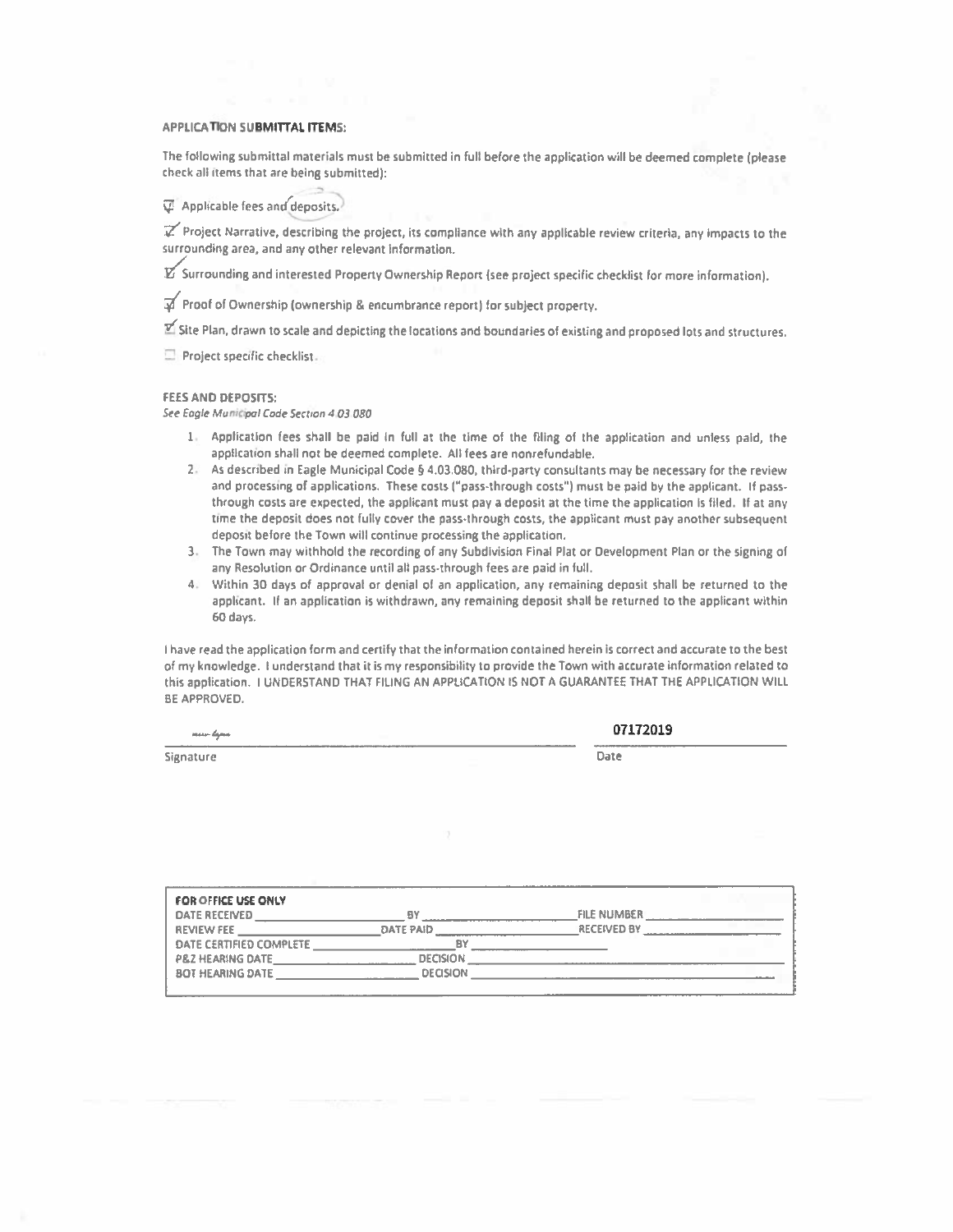

July 17, 2019

Ms. Carrie McCool Town of Eagle PO Box 609 Eagle, CO 81632

HAND DELIVERED

Re: Red Mountain Ranch

Dear Carrie:

On behalf of the Red Mountain Ranch Partnership, Ltd, the Mervyn Lapin Revocable Trust and Griffin development LLC please accept this letter and the attachments as a formal application for a combined Subdivision Preliminary Plan and Final Plat application for the Red Mountain Ranch property.

These applications are submitted in support of and in combination with previously submitted applications for annexation and PUD Zoning Plan.

Under cover of this letter please find:

- An application form for a combined Subdivision Preliminary Plan and Final Plat. Red Mountain ranch is currently working under a deposit system with the Town of Eagle and the appropriate fees may be deducted from the account.
- Four copies of a brief application narrative describing the intent of the proposed subdivision.
- Four full size copies of the proposed final plat;
	- One copy of a property title report.

Thank you for your attention to this application. We look forward to continuing to work with you on this exciting project. If you have any questions or require additional information please contact me at your convenience.

Sincerely,

Rick Pylman

Rick Pylman Copy: Mervyn Lapin, Eric Eves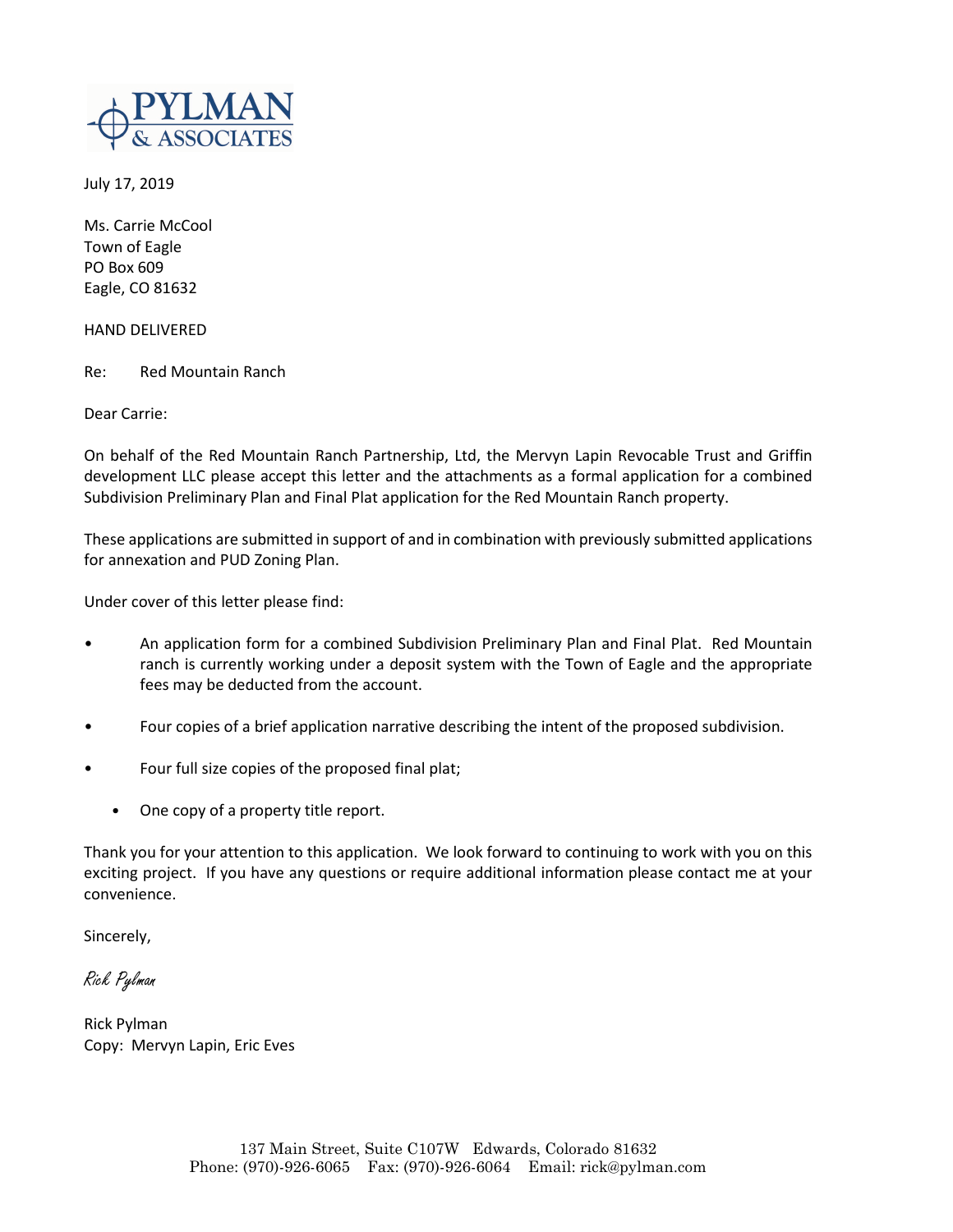## RED MOUNTAIN RANCH

# SUBDIVISION COMBINED PRELIMINARY & FINAL PLAT APPLICATION

JULY 2019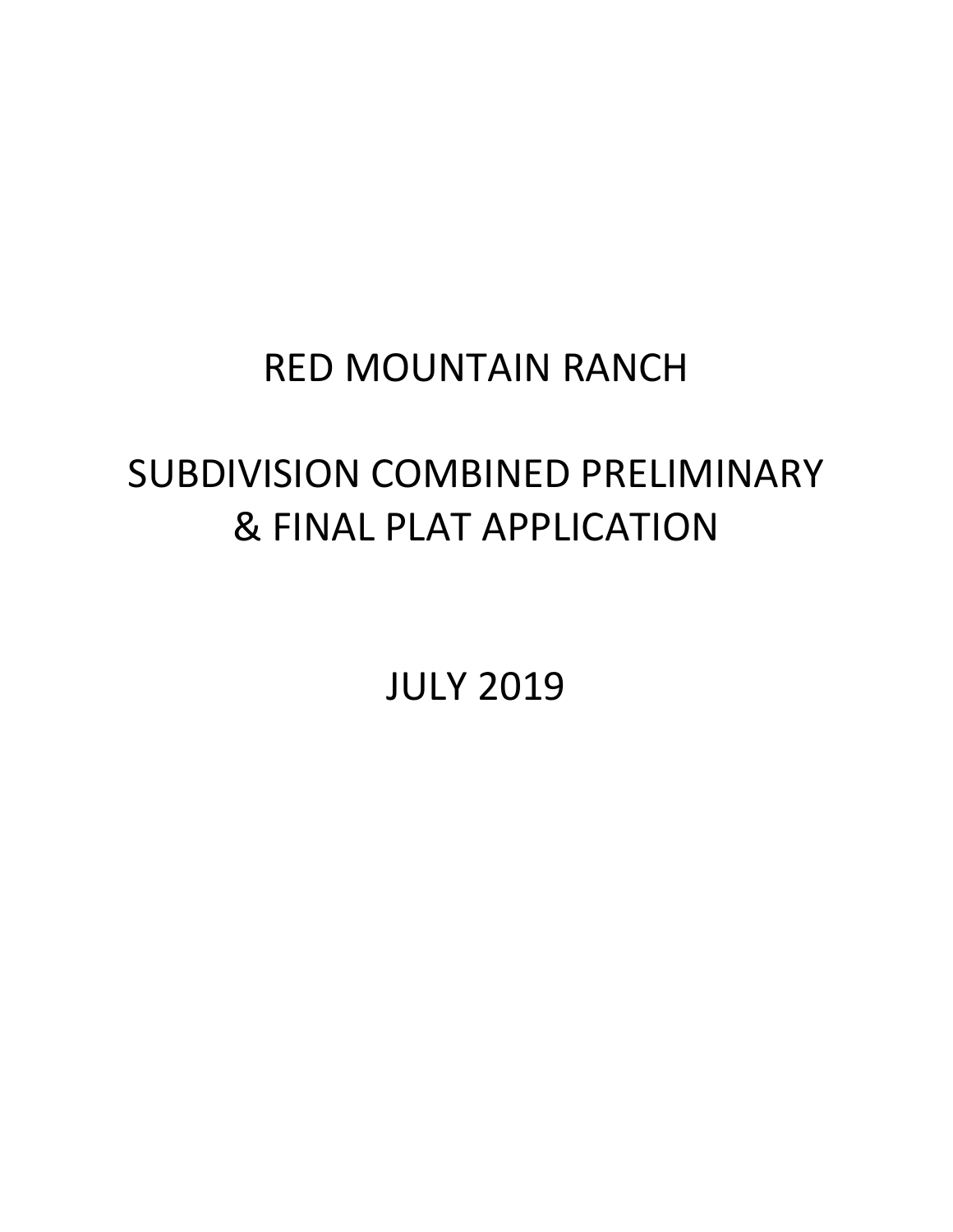### **Introduction**

In May of 2017 Red Mountain Ranch submitted applications to the Town of Eagle for annexation, PUD Zoning, Subdivision Sketch Plan and for an Exception to the Eagle Area Community Plan for 130 acres of land adjacent to the Town of Eagle. The applications have been under review since that time.

On February 19, 2019 the Town of Eagle Planning Commission voted in favor of a request for exception to the Eagle Area Community Plan and to recommend approval, with conditions, for the PUD Zoning Plan and the Subdivision Sketch Plan.

The applicant has continued to work with staff and with the Town Board of Trustees as the applications have moved forward in the review and public hearing process. This has resulted in some revisions to the application which include, among other details, the commitment and requirement to serve all of the development with municipal water and wastewater service. To accommodate this commitment/requirement a portion of the property at the eastern end has been eliminated from the annexation, zoning and subdivision applications.

The proposed annexation and development area now consists of approximately 106 acres.

The Town of Eagle staff has requested that the applicant further revise the application by adding a combined Preliminary Plan/Final Plat application to the review process. The previously submitted Subdivision Sketch Plan application will be waived by the Town of Eagle.

### **Purpose of Subdivision Application**

The PUD Zoning Plan identifies seven (7) Planning Areas within the overall PUD. Each Planning Area is identified in the PUD Guide and the PUD Guide includes land use regulations and development standards specific to each Planning Area. Each Planning Area identifies land appropriate for development and lands to be designated and maintained as open space.

Planning Area 1 includes two areas identified as open space parcels/parks that are to be dedicated to the Town of Eagle. Planning Area 5B is designated as a Town of Eagle park and will also be dedicated to the Town of Eagle.

The proposed Preliminary Plan/Final Plat does not propose any development and does not include the design of any improvements whatsoever. No roads, utilities, development lots or blocks are proposed or requested for review and approval with this subdivision.

The sole purpose and intent of this initial subdivision is to divide the overall 106 acres of the annexed land into parcels of land that match the proposed Planning Areas of the PUD Zoning Plan and to create the two open space parcels in Planning Area 1 that are to be dedicated to the Town of Eagle. The town staff has requested that the two open space parcels and Planning Area 5B